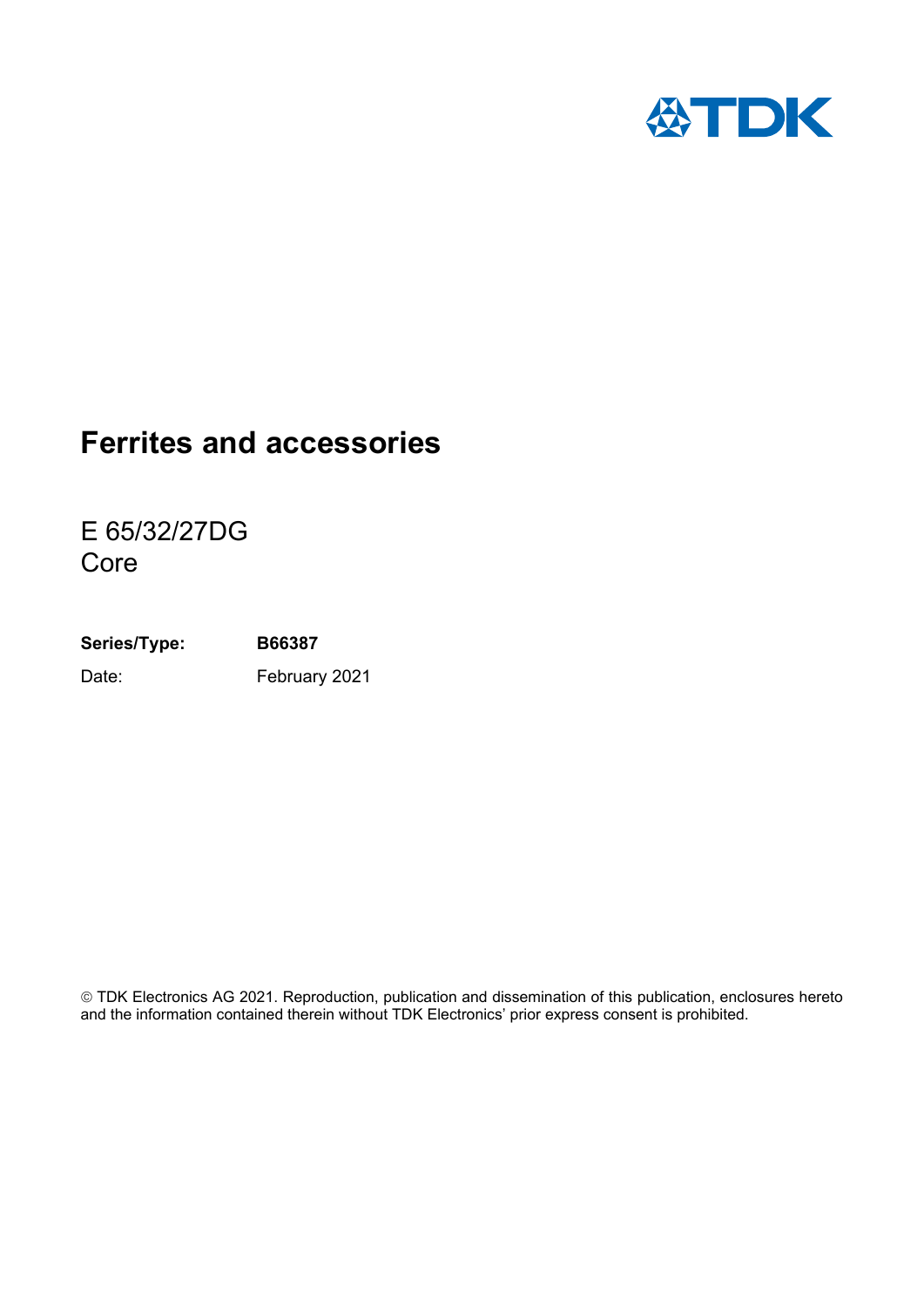

## **E 65/32/27DG**

- To IEC 62317-8
- $\blacksquare$  The glue and the spacers used are RoHs compliant.
- $\blacksquare$  Max. operating temperature: 155 °C
- Delivery mode: single units

#### **Magnetic characteristics** (per set)

 $\Sigma$ *VA* = 0.27 mm<sup>-1</sup>  $l_e$  $I_e$  = 147 mm<br> $A_e$  = 535 mm<sup>2</sup>  $= 535$  mm<sup>2</sup>  $A_{\text{min}} = 529 \text{ mm}^2$  $V_e$  = 78600 mm<sup>3</sup>



**Approx. weight** 394 g/set

#### **Gapped**

| Material   | $A1$ value<br>nH | (G1)<br>approx.<br>$mm$ (ref.) | Air gap (G2)<br>approx.<br>$mm$ (ref.) | Air gap (G3)<br>approx.<br>$mm$ (ref.) | Ordering code   |
|------------|------------------|--------------------------------|----------------------------------------|----------------------------------------|-----------------|
| <b>N87</b> | $100 \pm 10\%$   | 13.75                          | 3.25                                   | 1.65                                   | B66387Q0100K187 |
|            | $250 \pm 10\%$   | 12.30                          | 1.06                                   | 0.54                                   | B66387Q0250K187 |
|            | $400 \pm 10\%$   | 11.55                          | 0.61                                   | 0.30                                   | B66387Q0400K187 |

Other  $A_1$  values/air gaps and materials available on request – see [Processing remarks on page 5.](#page-4-0)

## **Core B66387**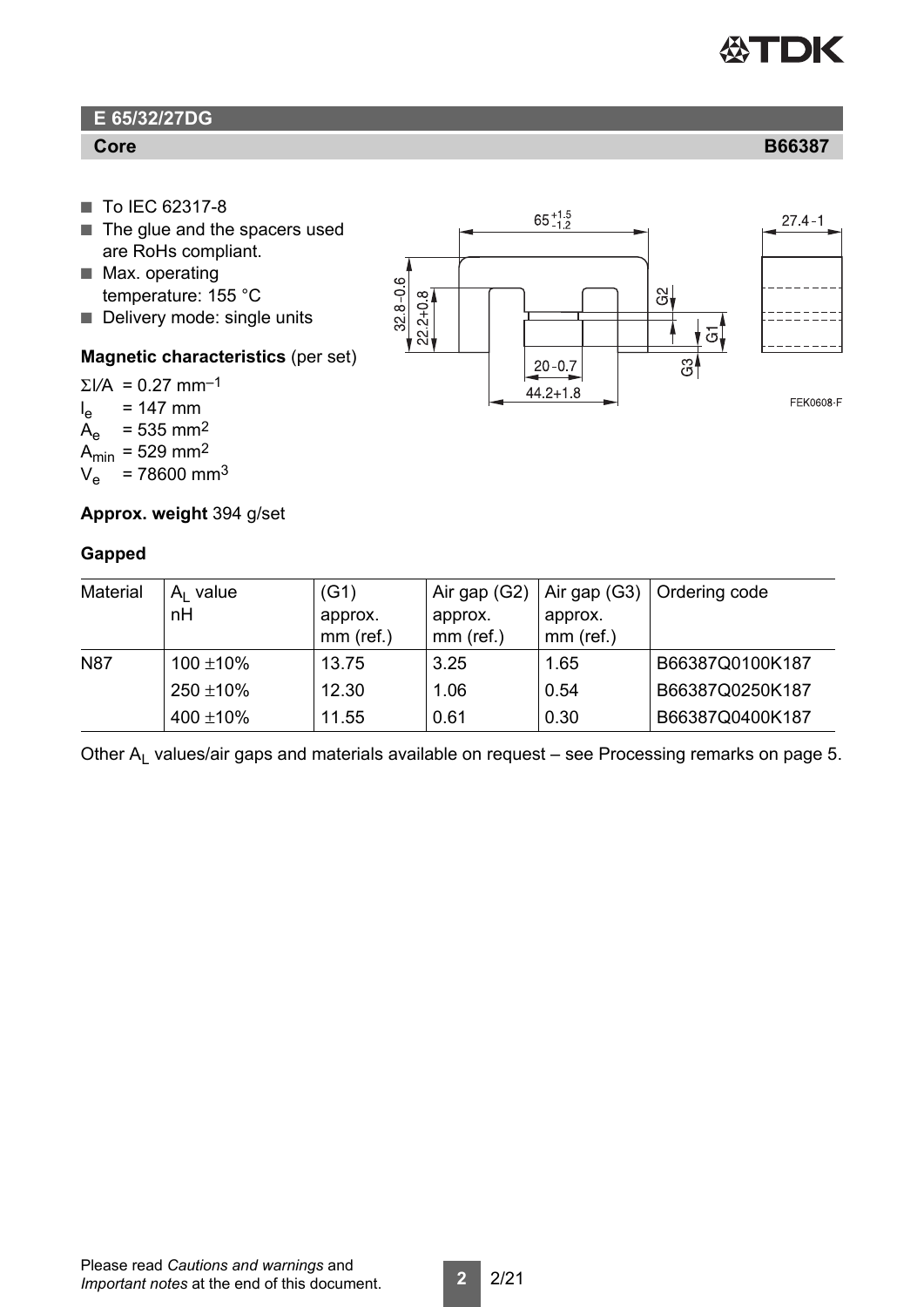

## **E 65/32/27DG**

### **Accessories**

#### **Coil former**

Material: GFR polyterephthalate (UL 94 V-0, insulation class to IEC 60085: B66388A: F = max. operating temperature 155 °C), color code nature Ryton R-4-230, [E95746 (M)], SOLVAY SPECIALITY POLYMERS B66388B: F = max. operating temperature 180 °C), color code black Rynite FR 530® [E41938 (M)], E I DUPONT DE NEMOURS & CO INC

| Sections | $A_{N}$<br>mm <sup>2</sup> | ١N<br>mm | $A_R$ value<br>μ $Ω$ | Pins | Ordering code   |
|----------|----------------------------|----------|----------------------|------|-----------------|
|          | 435                        | 246      | 19.5                 |      | B66388A2000T001 |
|          | 426                        | 188      | 15.2                 |      | B66388B1000T001 |

#### **Coil former (B66388A) – requires 2 core sets**



Please read *Cautions and warnings* and *Important notes* at the end of this document.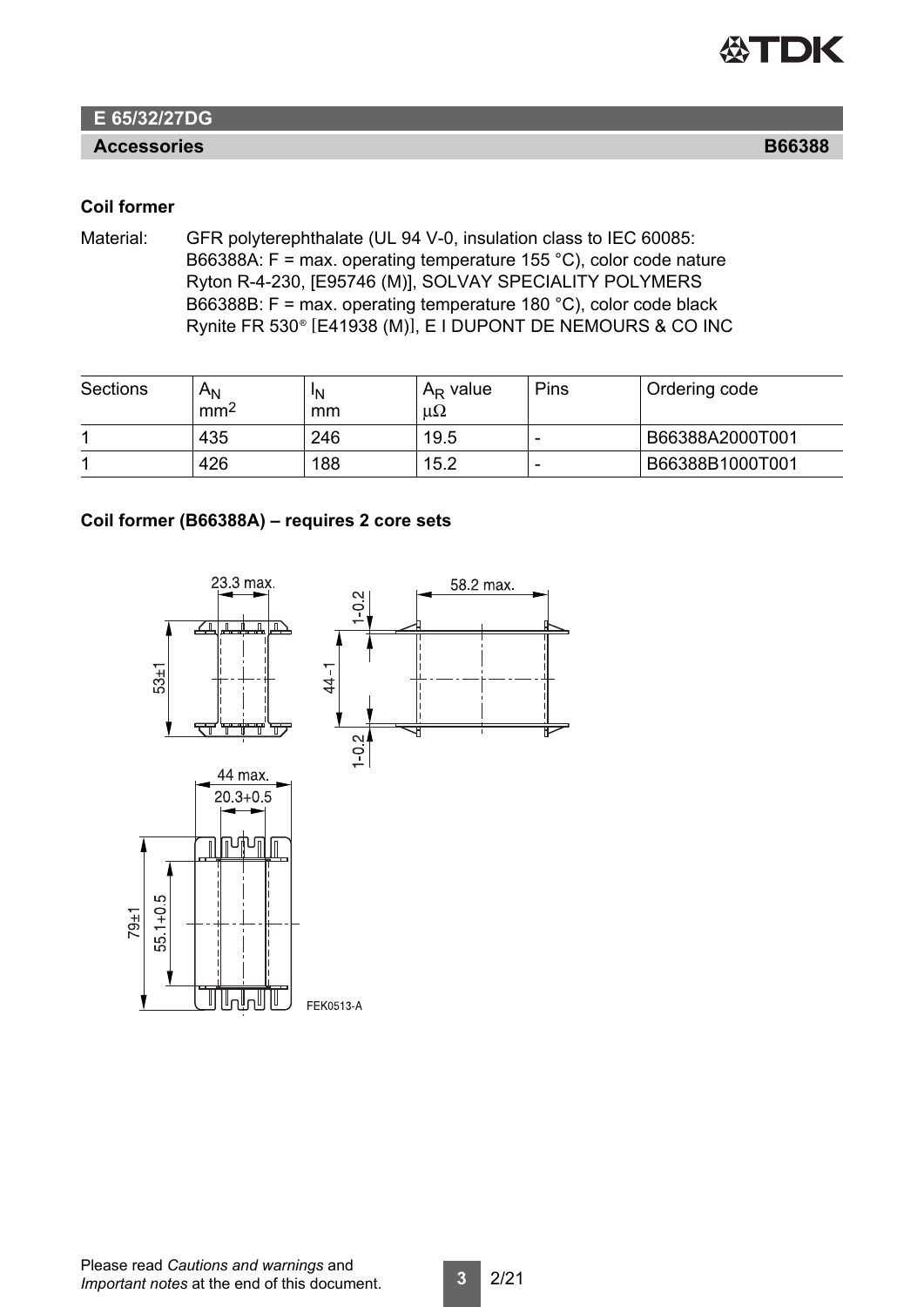

## **E 65/32/27DG**

### **B66388**

## **Coil former (B66388B) – requires 1 core set**







FEK0749-E

Please read *Cautions and warnings* and *Important notes* at the end of this document.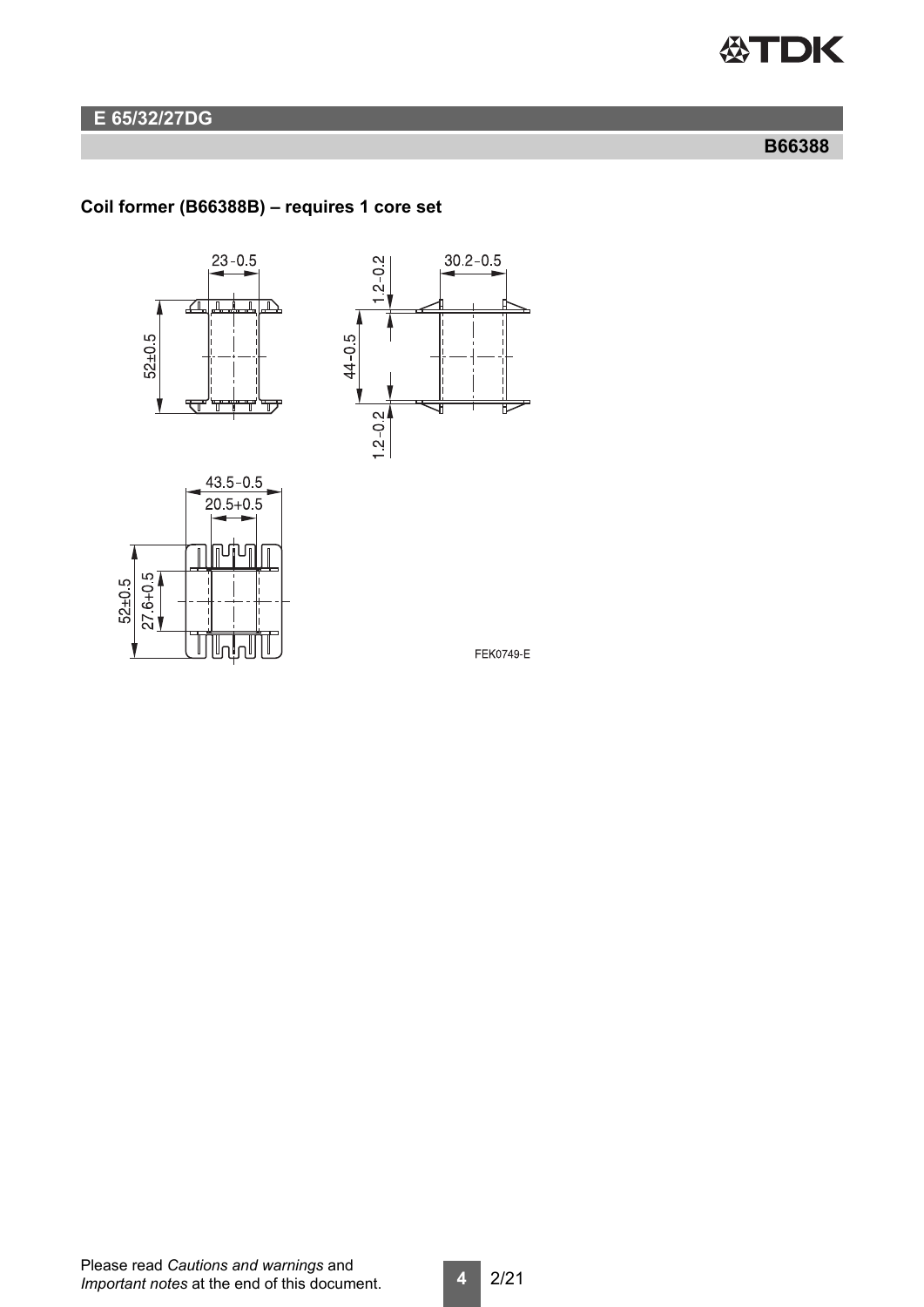

#### **Cautions and warnings**

#### **Mechanical stress and mounting**

Ferrite cores have to meet mechanical requirements during assembling and for a growing number of applications. Since ferrites are ceramic materials one has to be aware of the special behavior under mechanical load.

As valid for any ceramic material, ferrite cores are brittle and sensitive to any shock, fast temperature changing or tensile load. Especially high cooling rates under ultrasonic cleaning and high static or cyclic loads can cause cracks or failure of the ferrite cores.

For detailed information see data book, chapter *"General - Definitions, 8.1"*.

#### Effects of core combination on A<sub>L</sub> value

Stresses in the core affect not only the mechanical but also the magnetic properties. It is apparent that the initial permeability is dependent on the stress state of the core. The higher the stresses are in the core, the lower is the value for the initial permeability. Thus the embedding medium should have the greatest possible elasticity.

For detailed information see data book, chapter *"General - Definitions, 8.1"*.

#### **Heating up**

Ferrites can run hot during operation at higher flux densities and higher frequencies.

#### **NiZn-materials**

The magnetic properties of NiZn-materials can change irreversible in high magnetic fields.

#### **Ferrite Accessories**

Our ferrite accessories have been designed and evaluated only in combination with our ferrite cores. We explicitly point out that our ferrite accessories or our ferrite cores may not be compatible with those of other manufacturers. Any such combination requires prior testing by the customer and will be at the customer's own risk.

We assume no warranty or reliability for the combination of our ferrite accessories with cores and other accessories from any other manufacturer.

#### <span id="page-4-0"></span>**Processing remarks**

The start of the winding process should be soft. Else the flanges may be destroyed.

- Too strong winding forces may blast the flanges or squeeze the tube that the cores can not be mounted any more.
- Too long soldering time at high temperature ( $>$ 300 °C) may effect coplanarity or pin arrangement.
- Not following the processing notes for soldering of the J-leg terminals may cause solderability problems at the transformer because of pollution with Sn oxyde of the tin bath or burned insulation of the wire. For detailed information see chapter *"Processing notes"*, section 2.2.
- The dimensions of the hole arrangement have fixed values and should be understood as a recommendation for drilling the printed circuit board. For dimensioning the pins, the group of holes can only be seen under certain conditions, as they fit into the given hole arrangement. To avoid problems when mounting the transformer, the manufacturing tolerances for positioning the customers' drilling process must be considered by increasing the hole diameter.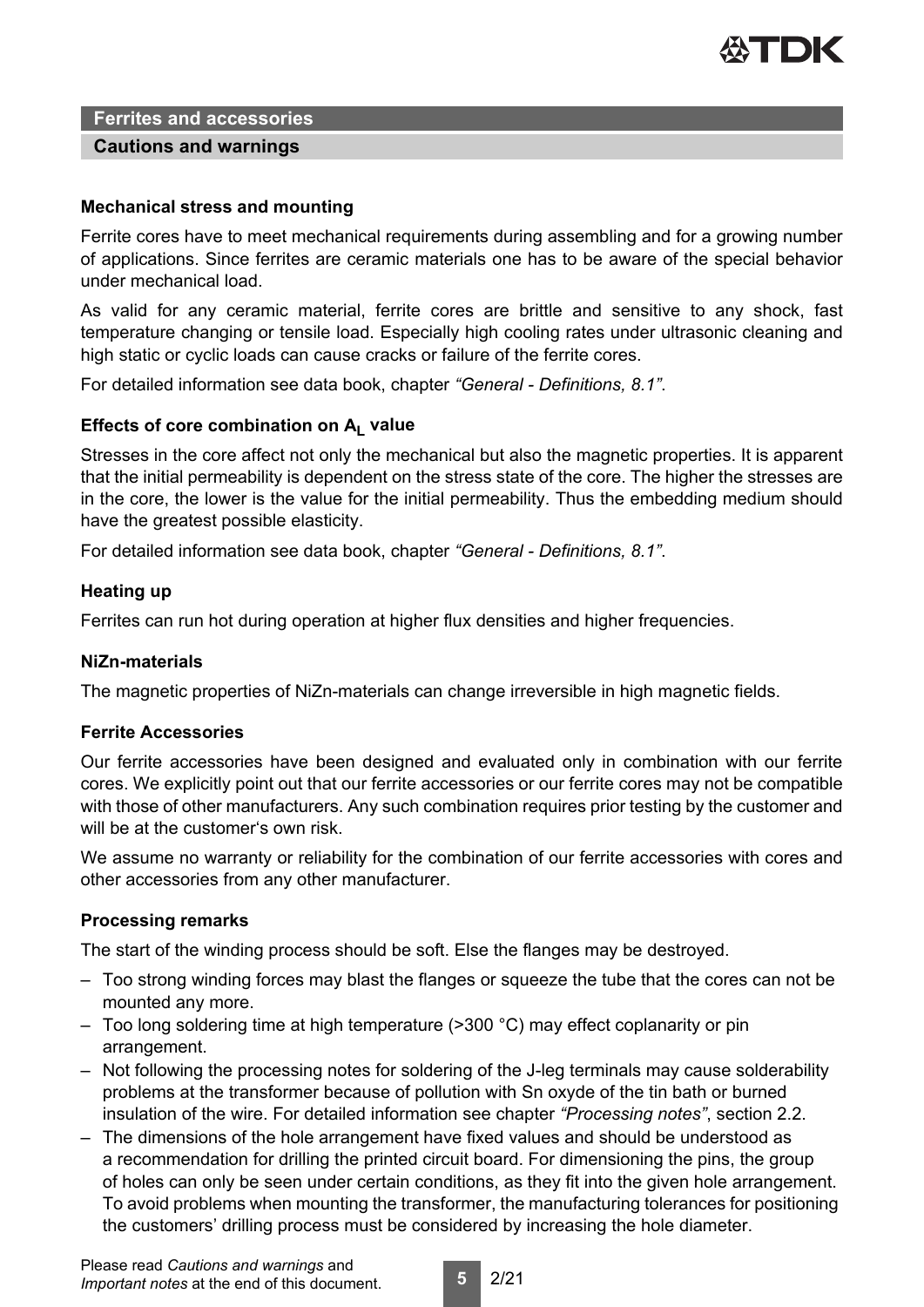

#### **Cautions and warnings**

#### **Display of ordering codes for TDK Electronics products**

The ordering code for one and the same product can be represented differently in data sheets, data books, other publications, on the company website or in order-related documents such as shipping notes, order confirmations and product labels. **The varying representations of the ordering codes are due to different processes employed and do not affect the specifications of the respective products**. Detailed information can be found on the Internet under www.tdk-electronics.tdk.com/orderingcodes.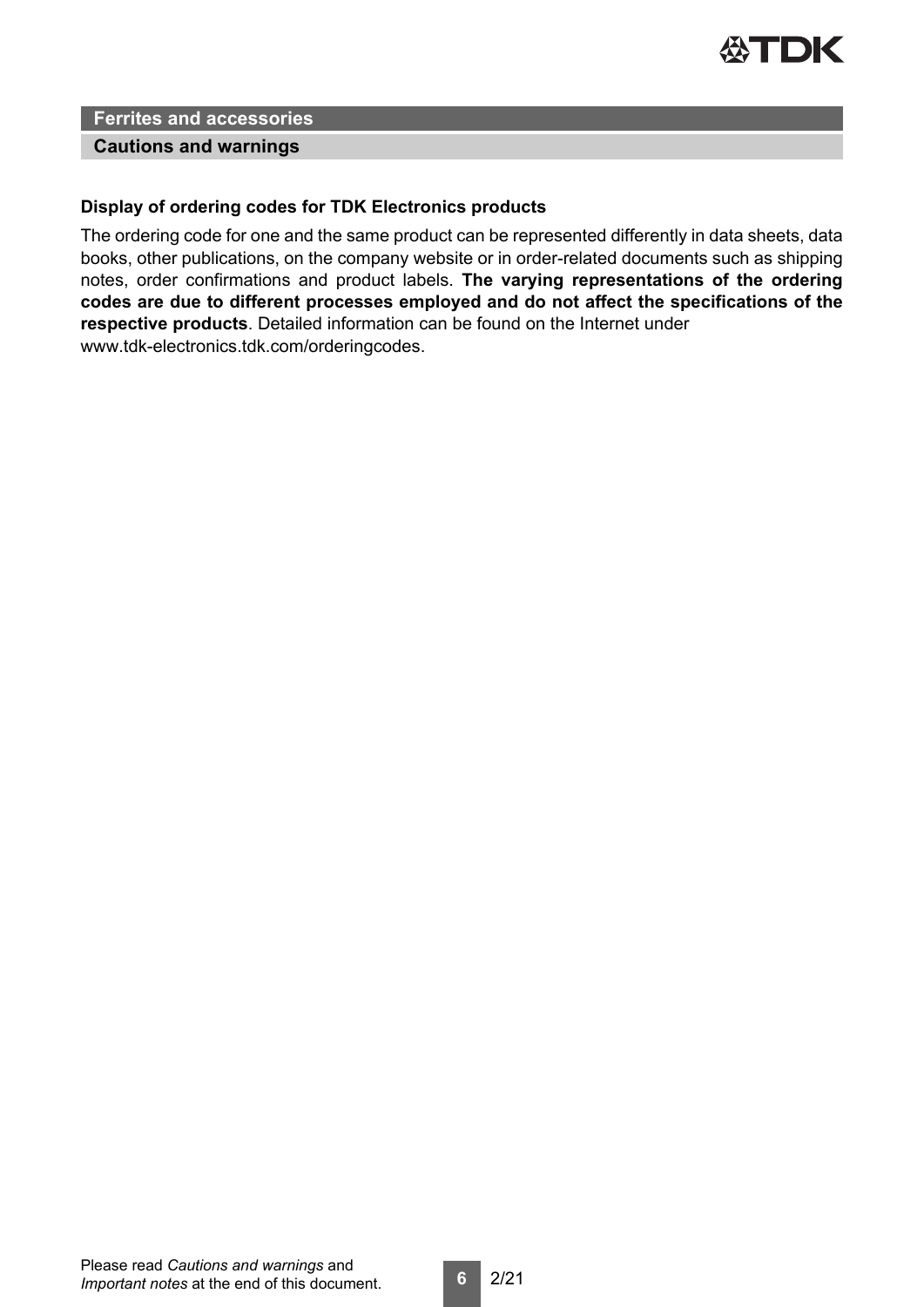

## **Symbols and terms**

| Symbol                    | Meaning                                                           | Unit                                    |
|---------------------------|-------------------------------------------------------------------|-----------------------------------------|
| A                         | Cross section of coil                                             | mm <sup>2</sup>                         |
| $\mathsf{A}_{\mathsf{e}}$ | Effective magnetic cross section                                  | mm <sup>2</sup>                         |
| $A_{L}$                   | Inductance factor; $A_L = L/N^2$                                  | nH                                      |
| $A_{L1}$                  | Minimum inductance at defined high saturation ( $\approx \mu_a$ ) | nH                                      |
| $A_{min}$                 | Minimum core cross section                                        | mm <sup>2</sup>                         |
| $A_N$                     | Winding cross section                                             | mm <sup>2</sup>                         |
| $A_{R}$                   | Resistance factor; $A_R = R_{Cu}/N^2$                             | $\mu\Omega$ = 10 <sup>-6</sup> $\Omega$ |
| B                         | RMS value of magnetic flux density                                | $Vs/m2$ , mT                            |
| $\Delta B$                | Flux density deviation                                            | $Vs/m2$ , mT                            |
| Ê                         | Peak value of magnetic flux density                               | $Vs/m2$ , mT                            |
| ΔÊ                        | Peak value of flux density deviation                              | $Vs/m2$ , mT                            |
| $B_{DC}$                  | DC magnetic flux density                                          | $Vs/m2$ , mT                            |
| $B_R$                     | Remanent flux density                                             | $Vs/m2$ , mT                            |
| $B_{\rm S}$               | Saturation magnetization                                          | $Vs/m2$ , mT                            |
| $C_0$                     | Winding capacitance                                               | $F = As/V$                              |
| <b>CDF</b>                | Core distortion factor                                            | $mm^{-4.5}$                             |
| DF                        | Relative disaccommodation coefficient DF = $d/\mu_i$              |                                         |
| d                         | Disaccommodation coefficient                                      |                                         |
| $E_{a}$                   | Activation energy                                                 | J                                       |
| f                         | Frequency                                                         | $s^{-1}$ , Hz                           |
| f <sub>cutoff</sub>       | Cut-off frequency                                                 | $s^{-1}$ , Hz                           |
| $f_{\text{max}}$          | <b>Upper frequency limit</b>                                      | $s^{-1}$ , Hz                           |
| $f_{min}$                 | Lower frequency limit                                             | $s^{-1}$ , Hz                           |
| $f_r$                     | Resonance frequency                                               | $s^{-1}$ , Hz                           |
| $f_{\rm Cu}$              | Copper filling factor                                             |                                         |
| g                         | Air gap                                                           | mm                                      |
| H                         | RMS value of magnetic field strength                              | A/m                                     |
| Ĥ                         | Peak value of magnetic field strength                             | A/m                                     |
| $H_{DC}$                  | DC field strength                                                 | A/m                                     |
| $H_c$                     | Coercive field strength                                           | A/m                                     |
| h                         | Hysteresis coefficient of material                                | $10^{-6}$ cm/A                          |
| $h/\mu_{i}^{2}$           | Relative hysteresis coefficient                                   | $10^{-6}$ cm/A                          |
|                           | RMS value of current                                              | A                                       |
| $I_{DC}$                  | Direct current                                                    | A                                       |
| Î                         | Peak value of current                                             | A                                       |
| J                         | Polarization                                                      | Vs/m <sup>2</sup>                       |
| k                         | Boltzmann constant                                                | J/K                                     |
| $k_3$                     | Third harmonic distortion                                         |                                         |
| $k_{3c}$                  | Circuit third harmonic distortion                                 |                                         |
| L                         | Inductance                                                        | $H = Vs/A$                              |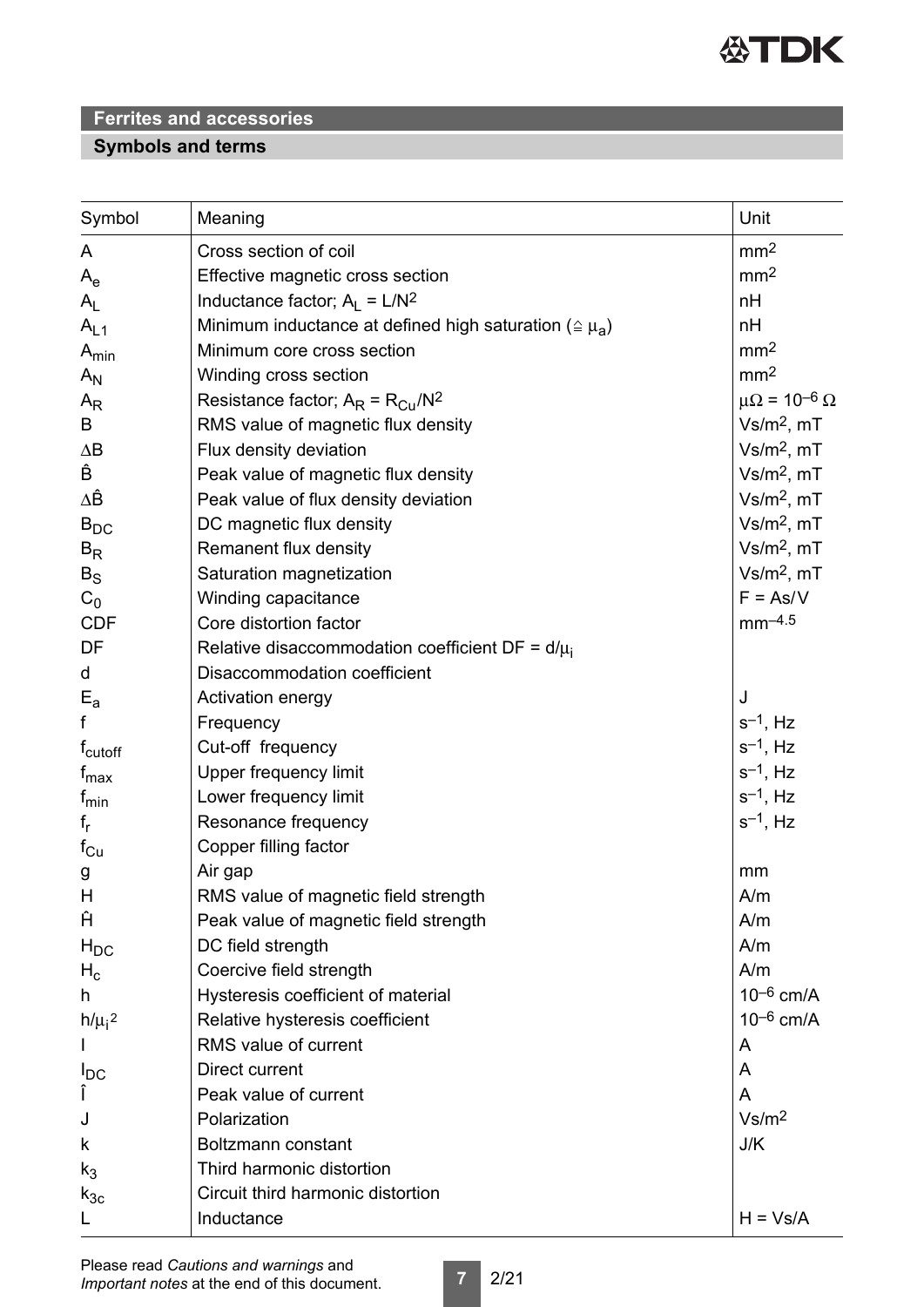

## **Symbols and terms**

| Symbol                    | Meaning                                                                 | Unit            |
|---------------------------|-------------------------------------------------------------------------|-----------------|
| $\Delta L/L$              | Relative inductance change                                              | Н               |
| $L_0$                     | Inductance of coil without core                                         | Н               |
| Lн                        | Main inductance                                                         | Н               |
| $L_{\rm p}$               | Parallel inductance                                                     | Н               |
| $L_{rev}$                 | Reversible inductance                                                   | Н               |
| $L_{\rm S}$               | Series inductance                                                       | H               |
| $I_{e}$                   | Effective magnetic path length                                          | mm              |
| ΙŅ                        | Average length of turn                                                  | mm              |
| N                         | Number of turns                                                         |                 |
| $P_{Cu}$                  | Copper (winding) losses                                                 | W               |
| $P_{trans}$               | Transferrable power                                                     | W               |
| $P_V$                     | Relative core losses                                                    | mW/g            |
| PF                        | Performance factor                                                      |                 |
| Q                         | Quality factor ( $Q = \omega L/R_s = 1/tan \delta_l$ )                  |                 |
| R                         | Resistance                                                              | Ω               |
| $R_{Cu}$                  | Copper (winding) resistance $(f = 0)$                                   | Ω               |
| $R_h$                     | Hysteresis loss resistance of a core                                    | Ω               |
| $\Delta R_h$              | $Rh$ change                                                             | Ω               |
| $R_i$                     | Internal resistance                                                     | Ω               |
| $R_{p}$                   | Parallel loss resistance of a core                                      | Ω               |
| $R_{\rm s}$               | Series loss resistance of a core                                        | $\Omega$        |
| $R_{th}$                  | Thermal resistance                                                      | K/W             |
| $R_V$                     | Effective loss resistance of a core                                     | Ω               |
| s                         | Total air gap                                                           | mm              |
| Τ                         | Temperature                                                             | $^{\circ}C$     |
| $\Delta T$                | Temperature difference                                                  | Κ               |
| $T_{\rm C}$               | Curie temperature                                                       | $^{\circ}C$     |
| t                         | Time                                                                    | S               |
| $t_{\rm v}$               | Pulse duty factor                                                       |                 |
| tan $\delta$              | Loss factor                                                             |                 |
| tan $\delta_{\rm I}$      | Loss factor of coil                                                     |                 |
| tan $\delta_{\rm r}$      | (Residual) loss factor at $H \rightarrow 0$                             |                 |
| tan $\delta_{\mathsf{e}}$ | Relative loss factor                                                    |                 |
| tan $\delta_h$            | Hysteresis loss factor                                                  |                 |
| tan $\delta/\mu_i$        | Relative loss factor of material at $H \rightarrow 0$                   |                 |
| U                         | RMS value of voltage                                                    | $\vee$          |
| Û                         | Peak value of voltage                                                   | $\vee$          |
| $V_{e}$                   | Effective magnetic volume                                               | mm <sup>3</sup> |
| Ζ                         | Complex impedance                                                       | $\Omega$        |
| $Z_{n}$                   | Normalized impedance $ Z _n =  Z  / N^2 \times \mathcal{E} (I_e / A_e)$ | $\Omega$ /mm    |

**8** 2/21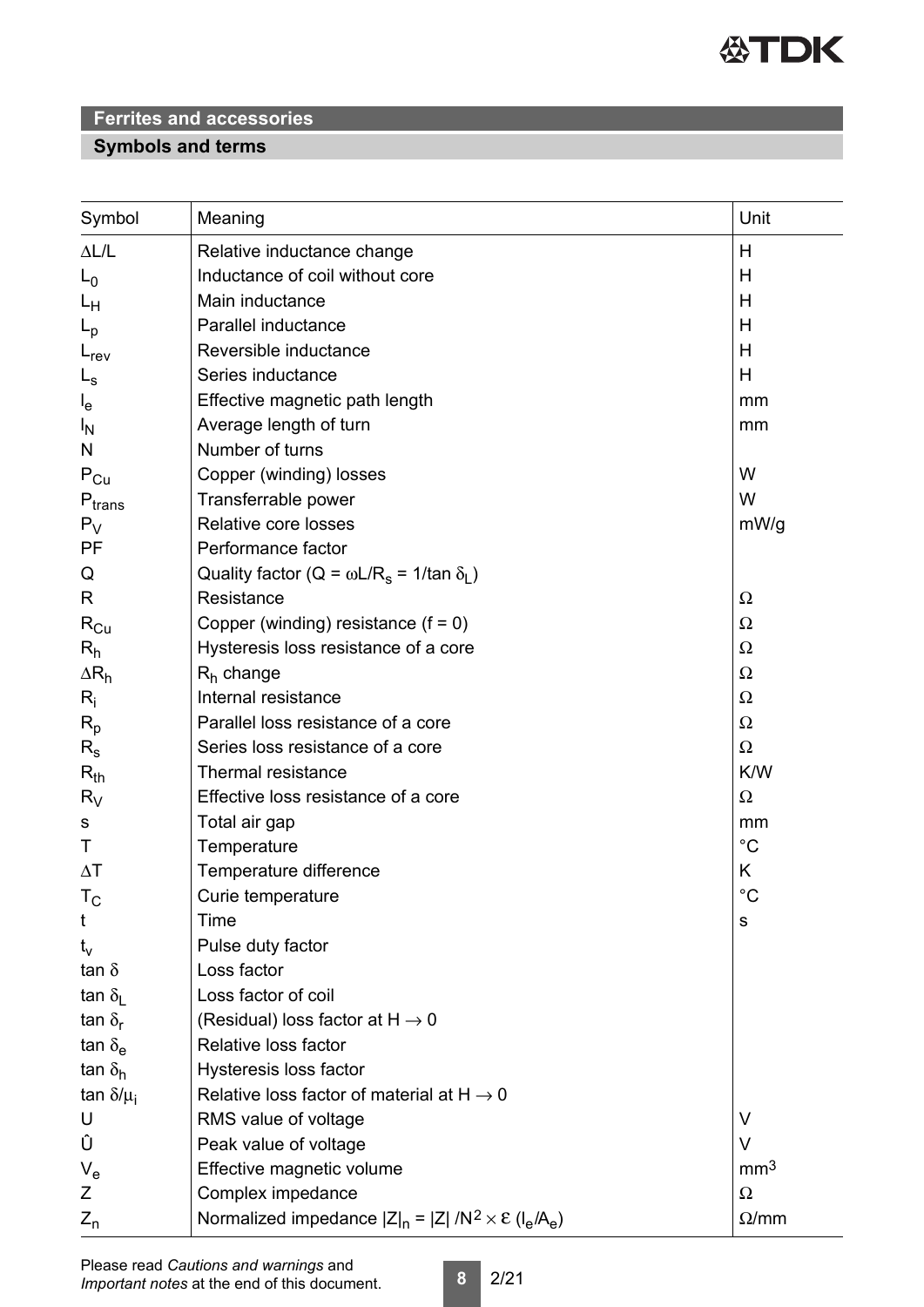

## **Symbols and terms**

| Symbol                | Meaning                                                                              | Unit                     |
|-----------------------|--------------------------------------------------------------------------------------|--------------------------|
| $\alpha$              | Temperature coefficient (TK)                                                         | 1/K                      |
| $\alpha_F$            | Relative temperature coefficient of material                                         | 1/K                      |
| $\alpha_e$            | Temperature coefficient of effective permeability                                    | 1/K                      |
| $\varepsilon_{\rm r}$ | Relative permittivity                                                                |                          |
| Φ                     | Magnetic flux                                                                        | Vs                       |
| $\eta$                | Efficiency of a transformer                                                          |                          |
| $\eta_B$              | Hysteresis material constant                                                         | $mT-1$                   |
| $\eta_i$              | Hysteresis core constant                                                             | $A^{-1}H^{-1/2}$         |
| $\lambda_{\text{s}}$  | Magnetostriction at saturation magnetization                                         |                          |
| $\mu$                 | Relative complex permeability                                                        |                          |
| $\mu_0$               | Magnetic field constant                                                              | Vs/Am                    |
| $\mu_{a}$             | Relative amplitude permeability                                                      |                          |
| $\mu_{\rm app}$       | Relative apparent permeability                                                       |                          |
| $\mu_{e}$             | Relative effective permeability                                                      |                          |
| $\mu_i$               | Relative initial permeability                                                        |                          |
| $\mu_p$ '             | Relative real (inductive) component of $\overline{\mu}$<br>(for parallel components) |                          |
| $\mu_p$ '             | Relative imaginary (loss) component of $\overline{\mu}$<br>(for parallel components) |                          |
| $\mu_r$               | Relative permeability                                                                |                          |
| $\mu_{\text{rev}}$    | Relative reversible permeability                                                     |                          |
| $\mu_{\rm s}$         | Relative real (inductive) component of $\overline{\mu}$<br>(for series components)   |                          |
| $\mu_{\text{s}}$ "    | Relative imaginary (loss) component of $\overline{\mu}$ (for series components)      |                          |
| $\mu_{\text{tot}}$    | Relative total permeability                                                          |                          |
|                       | derived from the static magnetization curve                                          |                          |
| $\rho$                | Resistivity                                                                          | $\Omega$ m <sup>-1</sup> |
| $\Sigma I/A$          | Magnetic form factor                                                                 | $mm-1$                   |
| $\tau_{\text{Cu}}$    | DC time constant $\tau_{Cu} = L/R_{Cu} = A_L/A_R$                                    | $\mathbf S$              |
| $\omega$              | Angular frequency; $\omega$ = 2 $\Pi$ f                                              | $s-1$                    |

All dimensions are given in mm.

Surface-mount device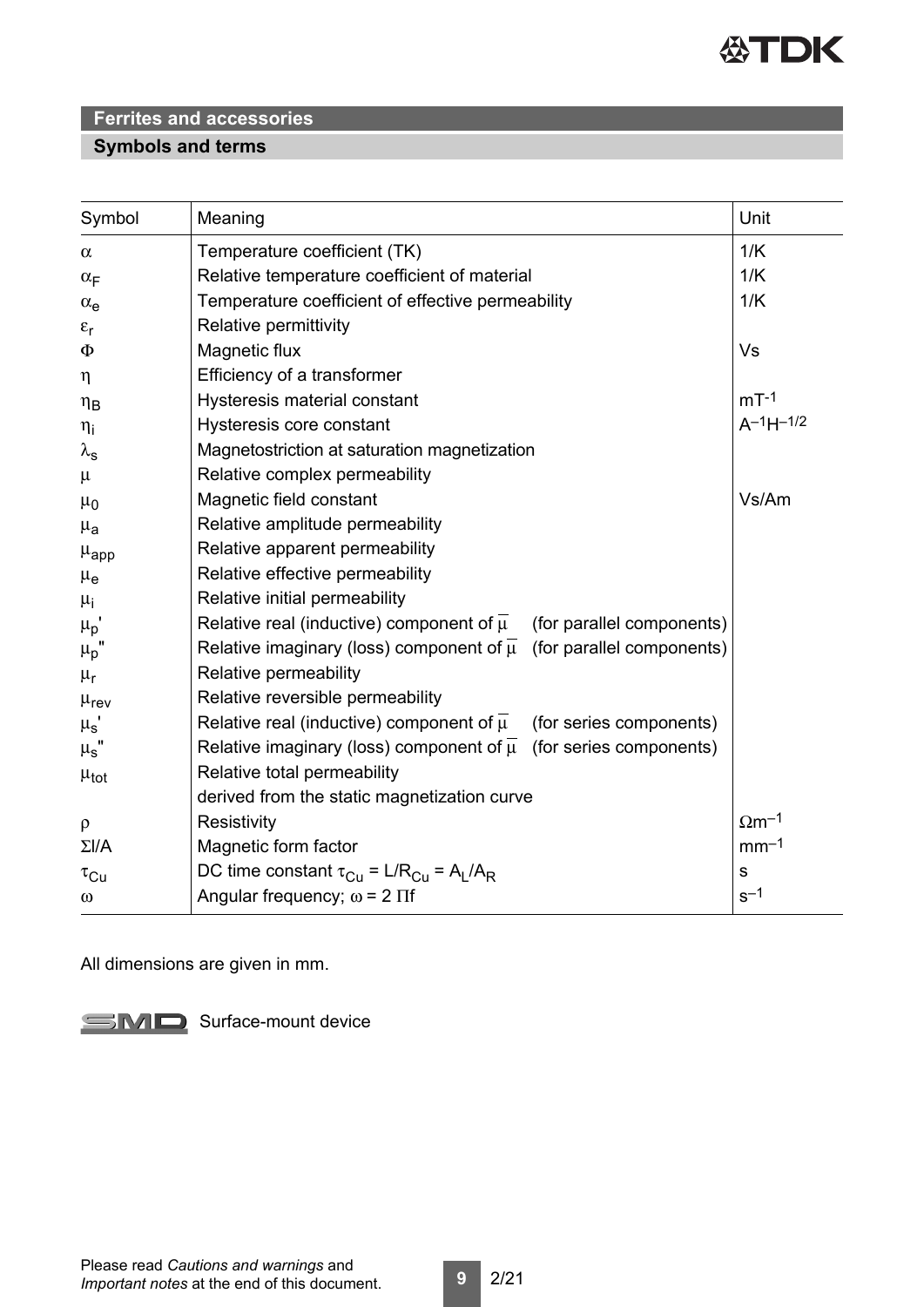

#### **Important notes**

The following applies to all products named in this publication:

- 1. Some parts of this publication contain **statements about the suitability of our products for certain areas of application**. These statements are based on our knowledge of typical requirements that are often placed on our products in the areas of application concerned. We nevertheless expressly point out **that such statements cannot be regarded as binding statements about the suitability of our products for a particular customer application.** As a rule, we are either unfamiliar with individual customer applications or less familiar with them than the customers themselves. For these reasons, it is always ultimately incumbent on the customer to check and decide whether a product with the properties described in the product specification is suitable for use in a particular customer application.
- 2. We also point out that **in individual cases, a malfunction of electronic components or failure before the end of their usual service life cannot be completely ruled out in the current state of the art, even if they are operated as specified.** In customer applications requiring a very high level of operational safety and especially in customer applications in which the malfunction or failure of an electronic component could endanger human life or health (e.g. in accident prevention or life-saving systems), it must therefore be ensured by means of suitable design of the customer application or other action taken by the customer (e.g. installation of protective circuitry or redundancy) that no injury or damage is sustained by third parties in the event of malfunction or failure of an electronic component.
- 3. **The warnings, cautions and product-specific notes must be observed**.
- 4. In order to satisfy certain technical requirements, **some of the products described in this publication may contain substances subject to restrictions in certain jurisdictions (e.g. because they are classed as hazardous)**. Useful information on this will be found in our Material Data Sheets on the Internet (www.tdk-electronics.tdk.com/material). Should you have any more detailed questions, please contact our sales offices.
- 5. We constantly strive to improve our products. Consequently, **the products described in this publication may change from time to time**. The same is true of the corresponding product specifications. Please check therefore to what extent product descriptions and specifications contained in this publication are still applicable before or when you place an order. We also **reserve the right to discontinue production and delivery of products**. Consequently, we cannot guarantee that all products named in this publication will always be available. The aforementioned does not apply in the case of individual agreements deviating from the foregoing for customer-specific products.
- 6. Unless otherwise agreed in individual contracts, **all orders are subject to our General Terms and Conditions of Supply**.